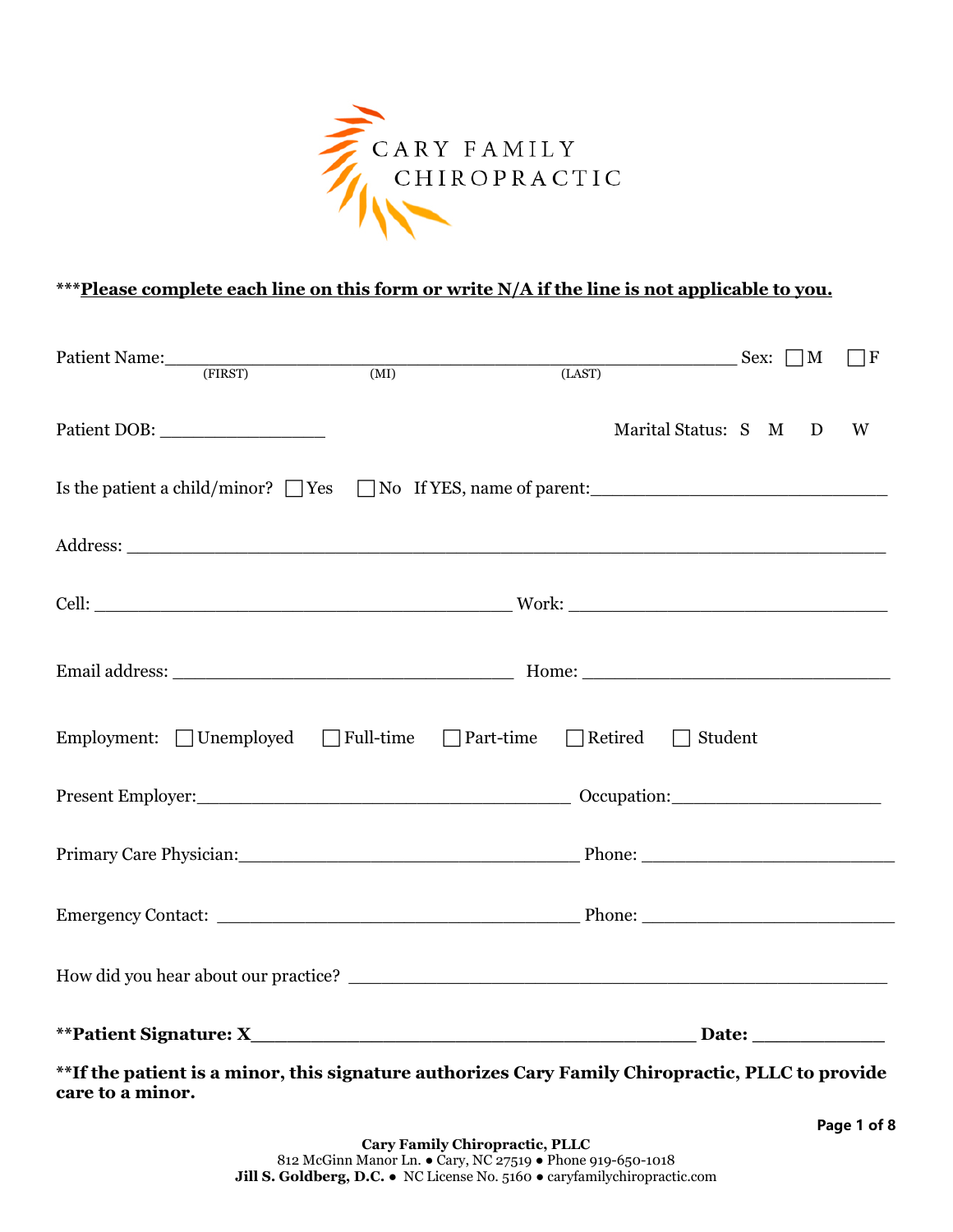### **HEALTH INFORMATION**

#### **Childhood Years:**

|                                         | Traumatic birth process? __________ Medical problems/Ear infections? _______________________________ |
|-----------------------------------------|------------------------------------------------------------------------------------------------------|
|                                         |                                                                                                      |
| <b>Adult Years:</b> (Please list dates) |                                                                                                      |
|                                         |                                                                                                      |
|                                         | Sports Injuries?                                                                                     |
| <b>Auto Accidents?</b>                  |                                                                                                      |
|                                         | #1 Date: Treatment/Length of Treatment:                                                              |
|                                         | #2 Date: ______________Treatment/Length of Treatment: __________________________                     |

**\*\*Patient Signature: X\_\_\_\_\_\_\_\_\_\_\_\_\_\_\_\_\_\_\_\_\_\_\_\_\_\_\_\_\_\_\_\_\_\_\_\_ Date: \_\_\_\_\_\_\_\_\_\_\_**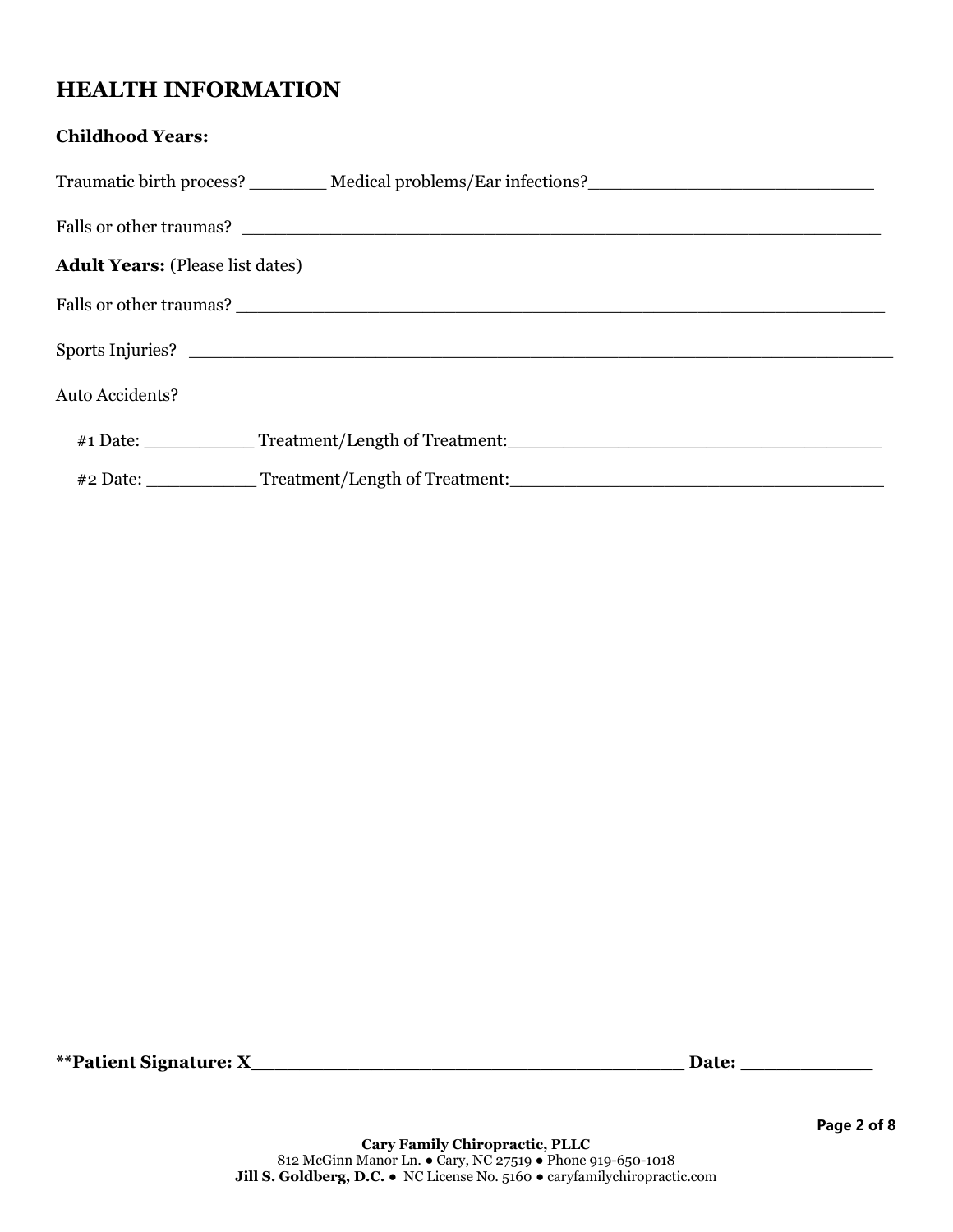#### Medications/Reason for taking?

| <u> 1989 - Johann John Stone, amerikan bernama di sebagai bernama di sebagai bernama di sebagai bernama di sebagai</u> |
|------------------------------------------------------------------------------------------------------------------------|
|                                                                                                                        |
|                                                                                                                        |
|                                                                                                                        |
|                                                                                                                        |
|                                                                                                                        |
| Emotional<br>□ Low □ Moderate □ High □ Depression □ Anxiety<br>$\Box$ None                                             |
| Chemical (i.e. vitamins/supplements, medication, alcohol, lack of water, junk food):                                   |
|                                                                                                                        |
|                                                                                                                        |
|                                                                                                                        |
|                                                                                                                        |
|                                                                                                                        |
| <b>What position do you sleep in?</b> (Check all that apply) $\Box$ Back<br>$\Box$ Stomach<br>  Side                   |
|                                                                                                                        |
|                                                                                                                        |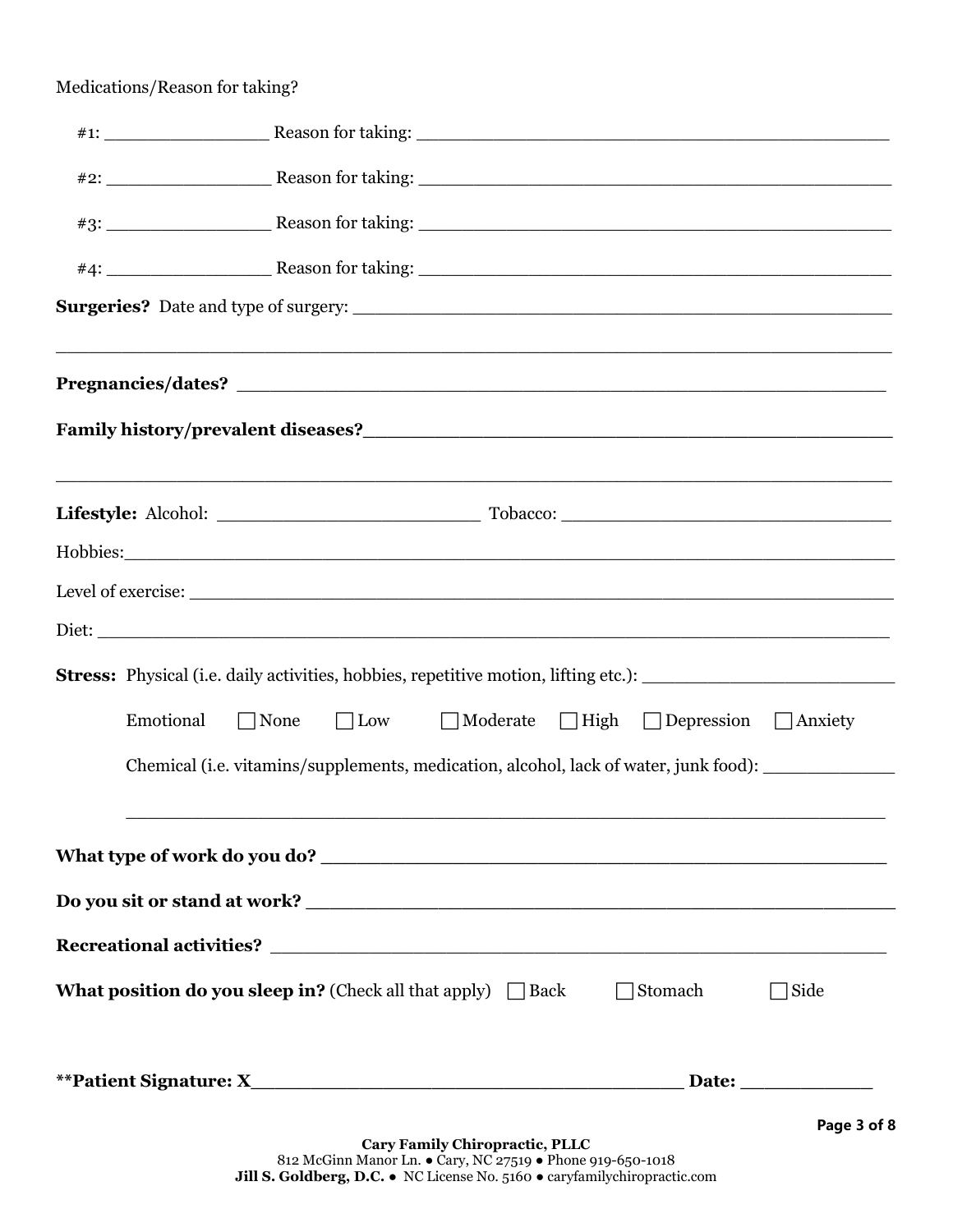| Have you been to a chiropractor before? TYES NO Date of Last visit?                   |                                                                                                      |  |
|---------------------------------------------------------------------------------------|------------------------------------------------------------------------------------------------------|--|
|                                                                                       |                                                                                                      |  |
|                                                                                       |                                                                                                      |  |
|                                                                                       | Is this visit due to a recent Workers' Compensation injury? TYES NO Date: __________________________ |  |
|                                                                                       |                                                                                                      |  |
|                                                                                       |                                                                                                      |  |
|                                                                                       |                                                                                                      |  |
| Have you had radiographs of your spine within the last 10 years? $\Box$ YES $\Box$ NO |                                                                                                      |  |
|                                                                                       |                                                                                                      |  |
|                                                                                       |                                                                                                      |  |
|                                                                                       |                                                                                                      |  |
|                                                                                       |                                                                                                      |  |
| What areas were x-rayed? $\Box$ Neck $\Box$ Mid Back                                  | $\Box$ Lower Back $\Box$ Additional Areas                                                            |  |
|                                                                                       |                                                                                                      |  |
| <i><b>**Patient Signature: X_</b></i>                                                 | Date:                                                                                                |  |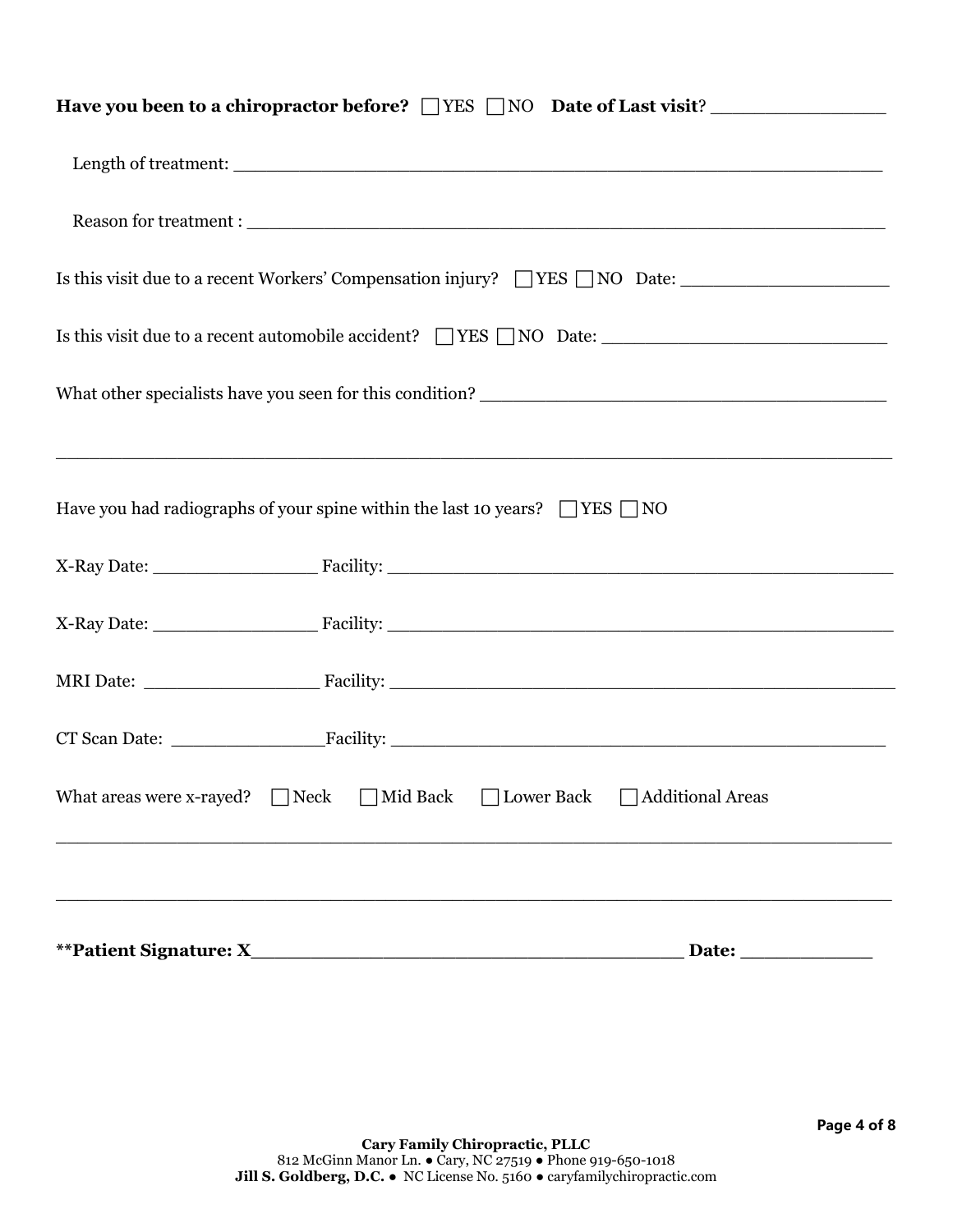Please list the symptoms and/or pain areas (for only those symptoms that apply to you) with **#10 being the most severe** and **#1 being the least severe**. Please include mild pain areas as well.

**[This diagnosis section to be filled out by staff only.]**

\_\_\_\_ No pain/symptoms. I want to get adjusted to stay well.

| Shoulder joint pain-Approximate Date Pain Began: _______________________________                     | Diagnosis ___________ |
|------------------------------------------------------------------------------------------------------|-----------------------|
| Mid back pain – Approximate Date Pain Began: ___________________________________                     | Diagnosis             |
|                                                                                                      |                       |
| Radiating pain down arm from neck – Approximate Date Pain Began:                                     |                       |
| Numbness/tingling describe area – Approximate Date Pain Began: Diagnosis ________                    |                       |
|                                                                                                      |                       |
|                                                                                                      |                       |
|                                                                                                      |                       |
|                                                                                                      |                       |
|                                                                                                      |                       |
|                                                                                                      |                       |
|                                                                                                      |                       |
| Muscle tenderness, describe area                                                                     |                       |
|                                                                                                      |                       |
| Tiredness/Low Energy-Approximate Date Pain Began: _________________________Diagnosis _______________ |                       |
|                                                                                                      |                       |
|                                                                                                      |                       |
|                                                                                                      |                       |
|                                                                                                      |                       |
|                                                                                                      |                       |

**\*\*Patient Signature: X\_\_\_\_\_\_\_\_\_\_\_\_\_\_\_\_\_\_\_\_\_\_\_\_\_\_\_\_\_\_\_\_\_\_\_\_ Date: \_\_\_\_\_\_\_\_\_\_\_\_**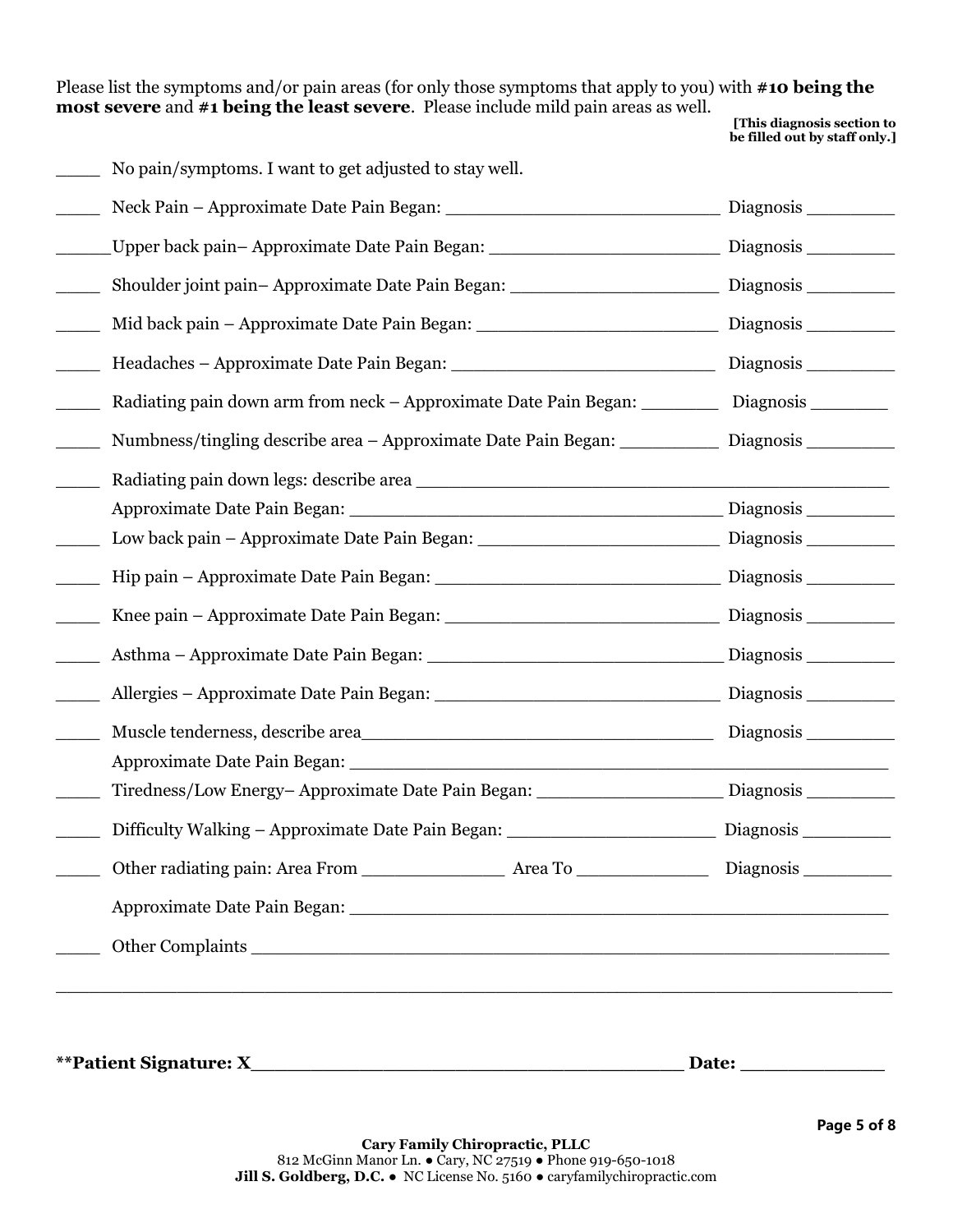## **FOR ALL PATIENTS WITH INSURANCE**

If you need a receipt to submit to your insurance company, please let our office know. Initial Exam/Consultation are \$45 and all adjustments are \$45 payable at the time of the visit. We are considered an out of network provider for all insurance companies.

### **OFFICE POLICIES**

Our mission is to provide high quality chiropractic care at an affordable cost. In order to accomplish this goal, we ask you for the courtesy of *24 hours notice for cancellations and rescheduling* **of appointments.**  Cary Family Chiropractic, PLLC reserves the right to charge a \$25 fee for appointments *cancelled with less than 24 hours notice*. All cancellations and appointment time changes must be **made via phone only at 919-650-1018, not via text or email**.

I have read the above polices and I accept the terms outlined. I understand and accept my financial responsibility to Cary Family Chiropractic, PLLC. We reserve the right to charge 1.5% interest per month on unpaid balances and 2.75% fee for credit card use. I understand that treatments in this office are for the purpose of removing nerve interference in my body by correcting vertebral misalignments (AKA subluxations). I understand that Cary Family Chiropractic, PLLC and Dr. Jill Goldberg does not treat or diagnose any medical conditions for the purpose of diagnosing the cause of pain. If I have concerns about a medical condition, I take responsibility for contacting my medical doctor for a diagnosis.

| **Patient Signature: $\lambda$ |  |
|--------------------------------|--|
|                                |  |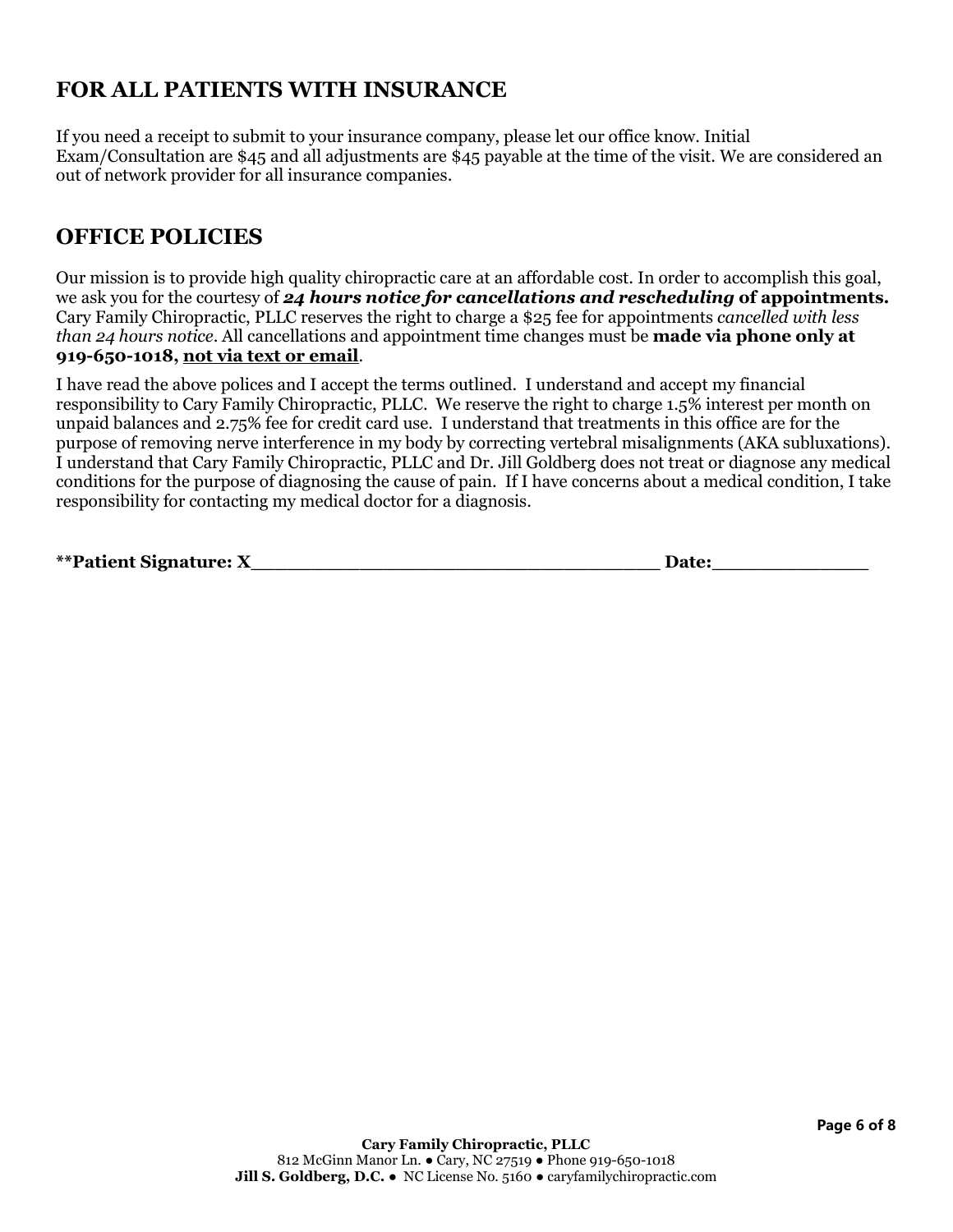## *AUTHORIZATION/HIPPA FORM POLICY*

Effective date of policy: May 1, 2013

Protected health information (PHI) will only be released from our practice with a properly executed authorization from the patient or his/her personal representative, except for treatment, payment, or health care operations (TPO) and as otherwise required by law. Examples of some instances in which we are required to disclose your PHI include:

Public health activities; information regarding victims of abuse, neglect, or domestic violence; health oversight activities; judicial and administrative proceedings; law enforcement purposes; organ donations purposes; research purposes under certain circumstances; national security and intelligence; correctional institutions; and Worker's Compensation.

Cary Family Chiropractic, PLLC will only use or disclose PHI, except as noted above, consistent with the terms of the authorization.

A patient may revoke his authorization to use or disclose PHI at any time but actions taken prior to the revocation are excluded. If authorization is a condition of obtaining insurance coverage, and the authorization is revoked, the insurer may contest a claim under the policy.

Authorizations must be properly executed by the patient or his personal representative. It should include, the date signed, specific PHI to be released or used, to whom this use or release relates, and an expiration date for the authorization.

**Patient Signature: X\_\_\_\_\_\_\_\_\_\_\_\_\_\_\_\_\_\_\_\_\_\_\_\_\_\_\_\_\_\_\_\_ Date: \_\_\_\_\_\_\_\_\_\_\_\_** 

Patient Name Printed: **with a set of the set of the set of the set of the set of the set of the set of the set o**